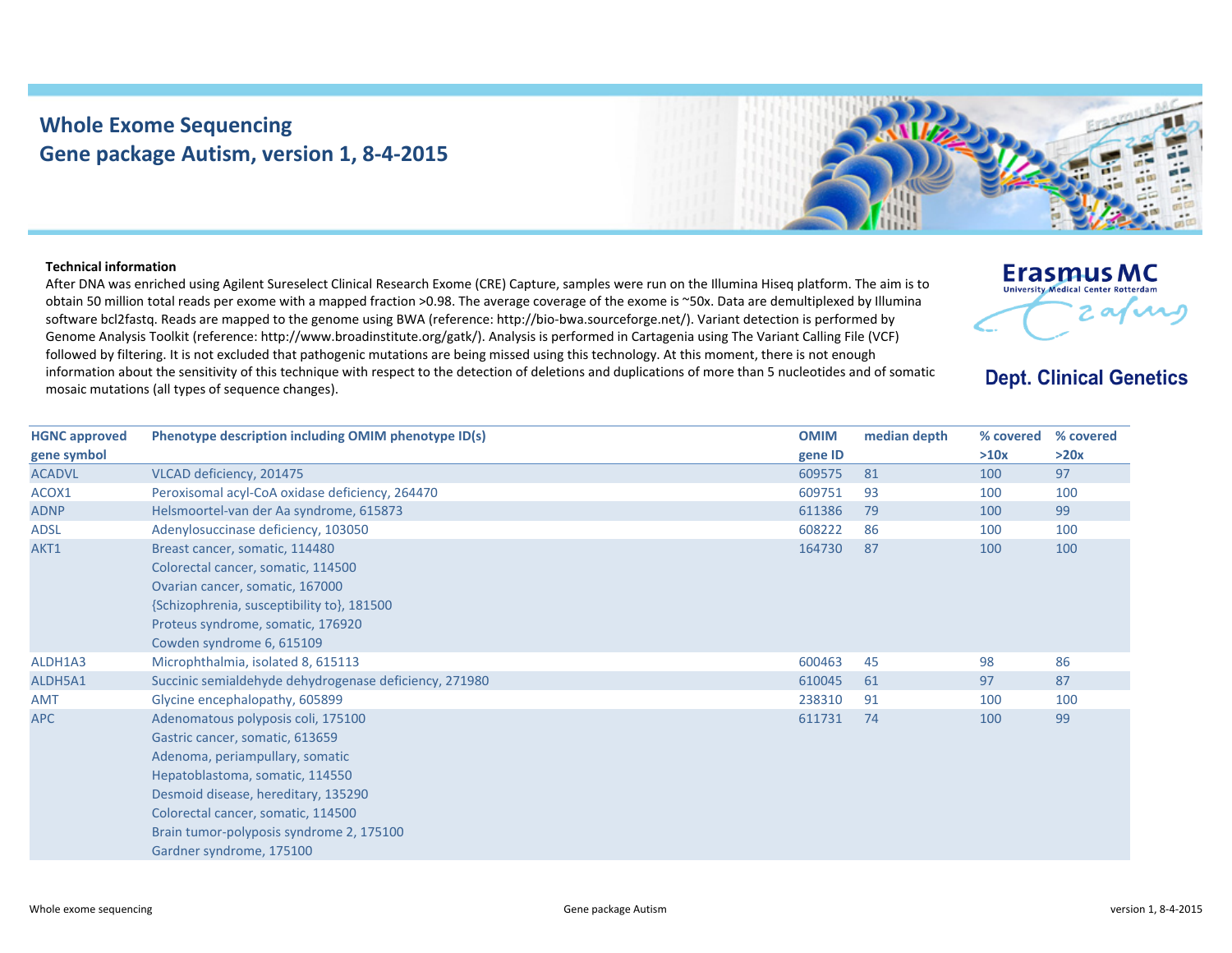| <b>HGNC approved</b> | Phenotype description including OMIM phenotype ID(s)                                                                                                                      | <b>OMIM</b> | median depth | % covered % covered |      |
|----------------------|---------------------------------------------------------------------------------------------------------------------------------------------------------------------------|-------------|--------------|---------------------|------|
| gene symbol          |                                                                                                                                                                           | gene ID     |              | >10x                | >20x |
| ARID1B               | Mental retardation, autosomal dominant 12, 614562                                                                                                                         | 614556      | 83           | 98                  | 93   |
| <b>ARX</b>           | Epileptic encephalopathy, early infantile, 1, 308350<br>Lissencephaly, X-linked 2, 300215<br>Mental retardation, X-linked 29 and others, 300419<br>Proud syndrome, 300004 | 300382      | 24           | 84                  | 61   |
|                      | Partington syndrome, 309510<br>Hydranencephaly with abnormal genitalia, 300215                                                                                            |             |              |                     |      |
| ATP1A2               | Migraine, familial hemiplegic, 2, 602481<br>Alternating hemiplegia of childhood, 104290<br>Migraine, familial basilar, 602481                                             | 182340      | 109          | 100                 | 100  |
| ATP1A3               | Dystonia-12, 128235<br>Alternating hemiplegia of childhood 2, 614820<br>CAPOS syndrome, 601338                                                                            | 182350      | 96           | 100                 | 99   |
| AUTS2                | Mental retardation, autosomal dominant 26, 615834                                                                                                                         | 607270      | 81           | 99                  | 93   |
| <b>BCKDK</b>         | Branched-chain ketoacid dehydrogenase kinase deficiency, 614923                                                                                                           | 614901      | 95           | 100                 | 100  |
| C12orf57             | Temtamy syndrome, 218340                                                                                                                                                  | 615140      | 85           | 100                 | 100  |
| CACNA1C              | Timothy syndrome, 601005<br>Brugada syndrome 3, 611875                                                                                                                    | 114205      | 96           | 100                 | 100  |
| CAMTA1               | Cerebellar ataxia, nonprogressive, with mental retardation, 614756                                                                                                        | 611501      | 100          | 100                 | 99   |
| <b>CBS</b>           | Homocystinuria, B6-responsive and nonresponsive types, 236200<br>Thrombosis, hyperhomocysteinemic, 236200                                                                 | 613381      | 82           | 100                 | 99   |
| CC2D1A               | Mental retardation, autosomal recessive 3, 608443                                                                                                                         | 610055      | 74           | 100                 | 99   |
| CDKL5                | Epileptic encephalopathy, early infantile, 2, 300672                                                                                                                      | 300203      | 47           | 98                  | 94   |
| CDKN1C               | Beckwith-Wiedemann syndrome, 130650<br>IMAGE syndrome, 614732                                                                                                             | 600856      | 46           | 80                  | 72   |
| CHD <sub>2</sub>     | Epileptic encephalopathy, childhood-onset, 615369                                                                                                                         | 602119      | 75           | 100                 | 98   |
| CHD7                 | CHARGE syndrome, 214800<br>Hypogonadotropic hypogonadism 5 with or without anosmia, 612370                                                                                | 608892      | 80           | 100                 | 98   |
| CHD <sub>8</sub>     | {Autism, susceptibility to, 18}, 615032                                                                                                                                   | 610528      | 83           | 100                 | 99   |
| CHI3L1               | {Schizophrenia, susceptibility to}, 181500<br>{Asthma-related traits, susceptibility to, 7}, 611960                                                                       | 601525      | 85           | 100                 | 100  |
| CLN <sub>8</sub>     | Ceroid lipofuscinosis, neuronal, 8, 600143<br>Ceroid lipofuscinosis, neuronal, 8, Northern epilepsy variant, 610003                                                       | 607837      | 100          | 100                 | 100  |
| CNTNAP2              | Cortical dysplasia-focal epilepsy syndrome, 610042<br>{Autism susceptibility 15}, 612100<br>Pitt-Hopkins like syndrome 1, 610042                                          | 604569      | 85           | 100                 | 100  |
| <b>COL18A1</b>       | Knobloch syndrome, type 1, 267750                                                                                                                                         | 120328      | 71           | 100                 | 95   |
| <b>COMT</b>          | {Schizophrenia, susceptibility to}, 181500<br>{Panic disorder, susceptibility to}, 167870                                                                                 | 116790      | 104          | 100                 | 100  |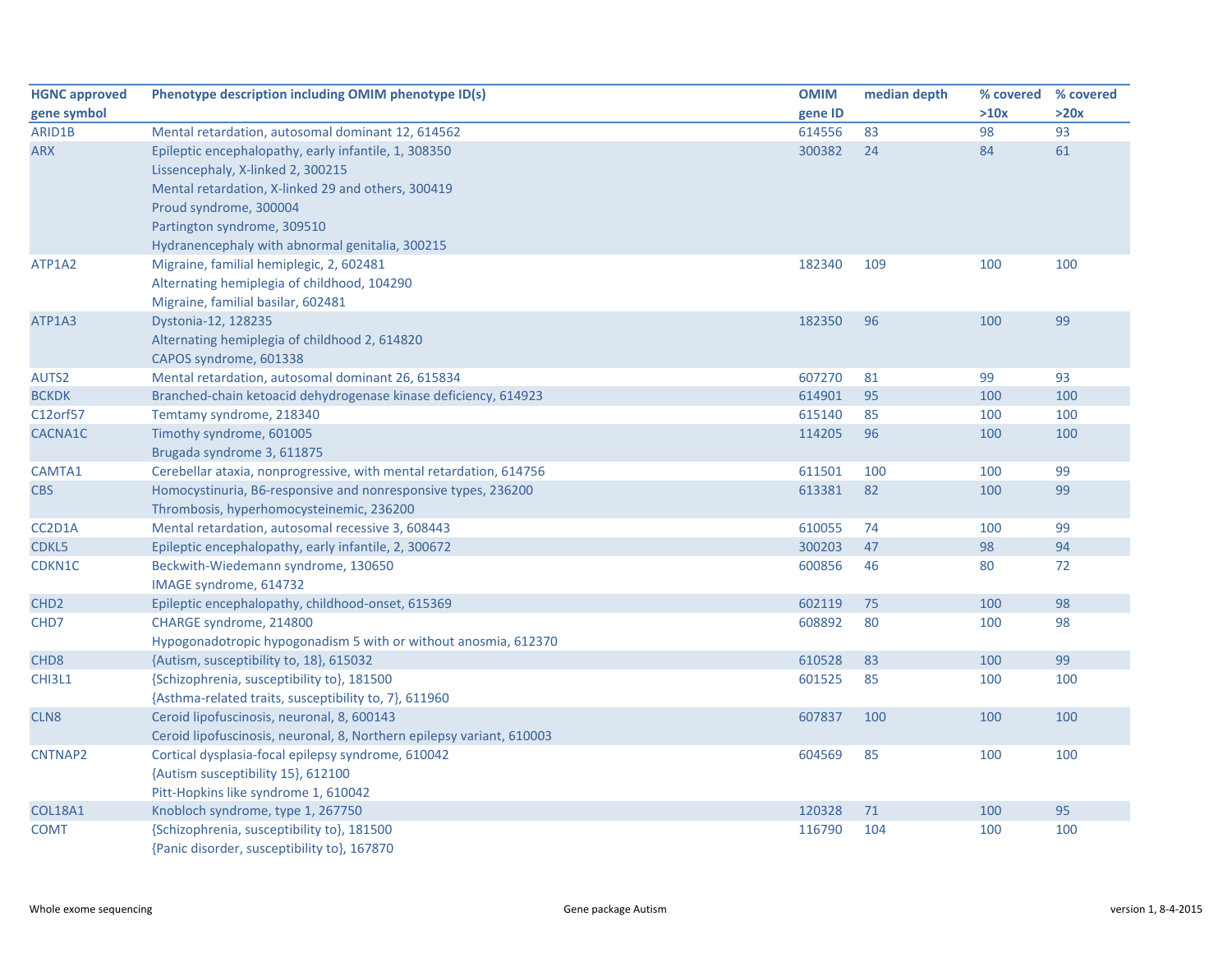| <b>HGNC approved</b> | Phenotype description including OMIM phenotype ID(s)                  | <b>OMIM</b> | median depth     | % covered | % covered |
|----------------------|-----------------------------------------------------------------------|-------------|------------------|-----------|-----------|
| gene symbol          |                                                                       | gene ID     |                  | >10x      | >20x      |
| <b>CRADD</b>         | Mental retardation, autosomal recessive 34, 614499                    | 603454      | 73               | 100       | 96        |
| <b>CRBN</b>          | Mental retardation, autosomal recessive 2, 607417                     | 609262      | 87               | 100       | 94        |
| <b>CREBBP</b>        | Rubinstein-Taybi syndrome, 180849                                     | 600140      | 81               | 100       | 97        |
| <b>CTCF</b>          | Mental retardation, autosomal dominant 21, 615502                     | 604167      | 47               | 96        | 89        |
| CTNNB1               | Mental retardation, autosomal dominant 19, 615075                     | 116806      | 81               | 100       | 100       |
|                      | Colorectal cancer, somatic, 114500                                    |             |                  |           |           |
|                      | Pilomatricoma, somatic, 132600                                        |             |                  |           |           |
|                      | Ovarian cancer, somatic, 167000                                       |             |                  |           |           |
|                      | Hepatocellular carcinoma, somatic, 114550                             |             |                  |           |           |
| <b>DAO</b>           | {Schizophrenia}, 181500                                               | 124050      | 95               | 100       | 100       |
| <b>DAOA</b>          | {Schizophrenia}, 181500                                               | 607408      | 37               | 96        | 80        |
| DCHS1                | Van Maldergem syndrome 1, 601390                                      | 603057      | 70               | 99        | 97        |
|                      | Mitral valve prolapse 2, 607829                                       |             |                  |           |           |
| DEAF1                | Mental retardation, autosomal dominant 24, 615828                     | 602635      | 81               | 87        | 82        |
| <b>DEPDC5</b>        | Epilepsy, familial focal, with variable foci, 604364                  | 614191      | 53               | 99        | 90        |
| DHCR7                | Smith-Lemli-Opitz syndrome, 270400                                    | 602858      | 114              | 100       | 100       |
| DISC1                | {Schizophrenia, susceptibility to}, 604906                            | 605210      | 85               | 98        | 94        |
|                      | {Schizoaffective disorder, susceptibility to}, 181500                 |             |                  |           |           |
| DISC <sub>2</sub>    | Schizophrenia, 181500                                                 | 606271      | No coverage data |           |           |
| <b>DPYD</b>          | Dihydropyrimidine dehydrogenase deficiency, 274270                    | 612779      | 79               | 98        | 95        |
|                      | 5-fluorouracil toxicity, 274270                                       |             |                  |           |           |
| DRD3                 | {Schizophrenia, susceptibility to}, 181500                            | 126451      | 93               | 100       | 100       |
|                      | {Essential tremor, susceptibility to}, 190300                         |             |                  |           |           |
| DRD4                 | Autonomic nervous system dysfunction                                  | 126452      | 70               | 97        | 82        |
|                      | [Novelty seeking personality], 601696                                 |             |                  |           |           |
|                      | {Attention deficit-hyperactivity disorder}, 143465                    |             |                  |           |           |
| DRD5                 | {Blepharospasm, primary benign}, 606798                               | 126453      | 62               | 100       | 100       |
|                      | Dystonia, primary cervical                                            |             |                  |           |           |
|                      | {Attention deficit-hyperactivity disorder, susceptibility to}, 143465 |             |                  |           |           |
| DTNBP1               | {Schizophrenia}, 181500                                               | 607145      | 73               | 100       | 97        |
|                      | Hermansky-Pudlak syndrome 7, 614076                                   |             |                  |           |           |
| DYNC1H1              | Charcot-Marie-Tooth disease, axonal, type 20, 614228                  | 600112      | 86               | 100       | 99        |
|                      | Mental retardation, autosomal dominant 13, 614563                     |             |                  |           |           |
|                      | Spinal muscular atrophy, lower extremity-predominant 1, AD, 158600    |             |                  |           |           |
| DYRK1A               | Mental retardation, autosomal dominant 7, 614104                      | 600855      | 99               | 100       | 100       |
| <b>EDNRB</b>         | {Hirschsprung disease, susceptibility to, 2}, 600155                  | 131244      | 93               | 100       | 100       |
|                      | ABCD syndrome, 600501                                                 |             |                  |           |           |
|                      | Waardenburg syndrome, type 4A, 277580                                 |             |                  |           |           |
| EHMT1                | Kleefstra syndrome, 610253                                            | 607001      | 97               | 99        | 99        |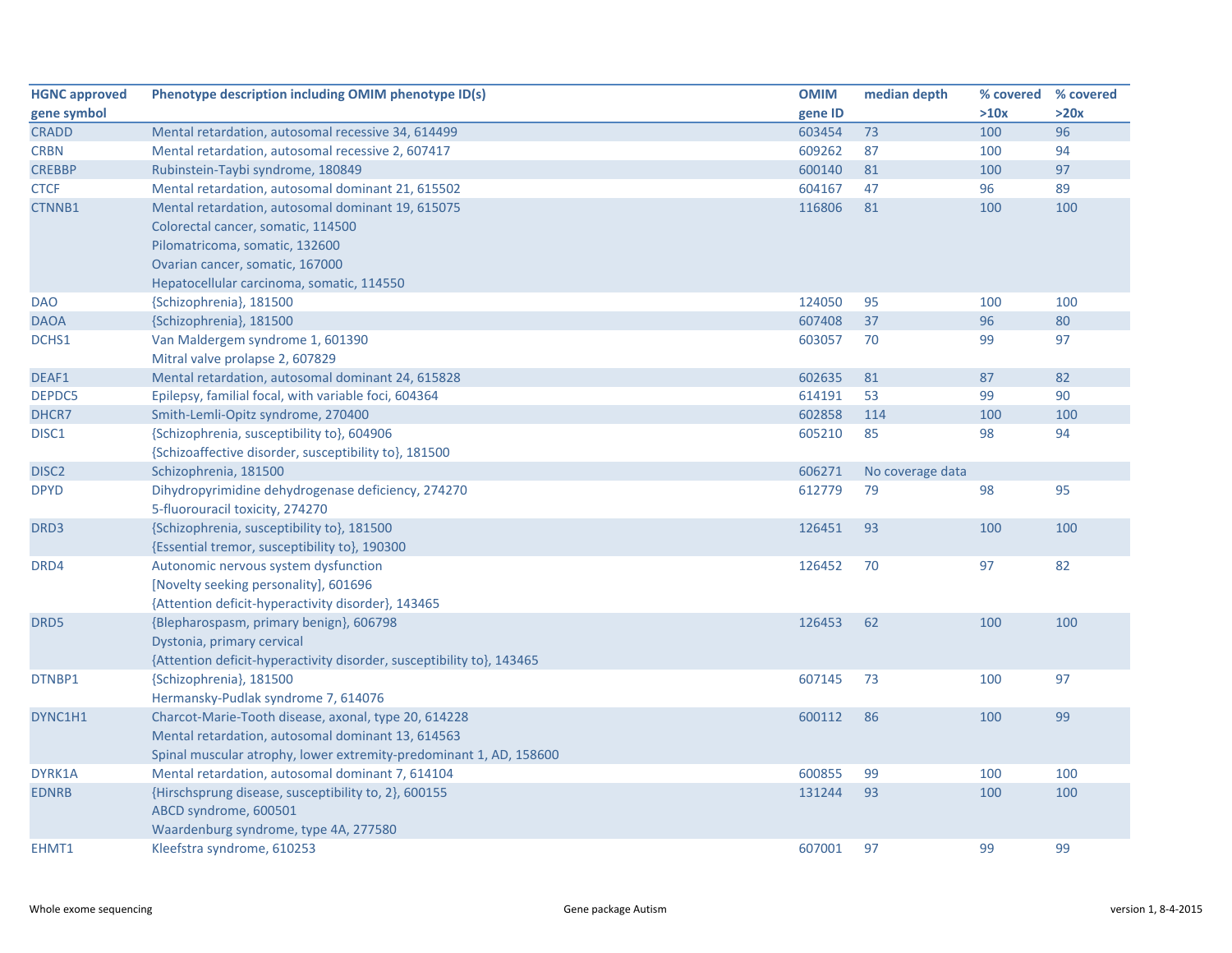| <b>HGNC approved</b> | Phenotype description including OMIM phenotype ID(s)                                             | <b>OMIM</b> | median depth     | % covered % covered |      |
|----------------------|--------------------------------------------------------------------------------------------------|-------------|------------------|---------------------|------|
| gene symbol          |                                                                                                  | gene ID     |                  | >10x                | >20x |
| EIF4E                | {Autism, susceptibility to, 19}, 615091                                                          | 133440      | 11               | 45                  | 17   |
| ELP4                 | ?Aniridia, 106210                                                                                | 606985      | 48               | 89                  | 78   |
| FOXG1                | Rett syndrome, congenital variant, 613454                                                        | 164874      | 80               | 83                  | 77   |
| FOXP1                | Mental retardation with language impairment and with or without autistic features, 613670        | 605515      | 80               | 100                 | 98   |
| FOXP2                | Speech-language disorder-1, 602081                                                               | 605317      | 76               | 100                 | 100  |
| <b>GAMT</b>          | Cerebral creatine deficiency syndrome 2, 612736                                                  | 601240      | 59               | 99                  | 89   |
| <b>GATM</b>          | Cerebral creatine deficiency syndrome 3, 612718                                                  | 602360      | 93               | 100                 | 100  |
| <b>GCSH</b>          | Glycine encephalopathy, 605899                                                                   | 238330      | 14               | 61                  | 18   |
| <b>GLDC</b>          | Glycine encephalopathy, 605899                                                                   | 238300      | 36               | 81                  | 62   |
| <b>GLYCTK</b>        | D-glyceric aciduria, 220120                                                                      | 610516      | 92               | 100                 | 100  |
| GRIN2A               | Epilepsy, focal, with speech disorder and with or without mental retardation, 245570             | 138253      | 80               | 100                 | 100  |
| <b>GRIN2B</b>        | Mental retardation, autosomal dominant 6, 613970                                                 | 138252      | 95               | 100                 | 100  |
|                      | Epileptic encephalopathy, early infantile, 27, 616139                                            |             |                  |                     |      |
| H19                  | Beckwith-Wiedemann syndrome, 130650                                                              | 103280      | No coverage data |                     |      |
|                      | Silver-Russell syndrome, 180860                                                                  |             |                  |                     |      |
|                      | Wilms tumor 2, 194071                                                                            |             |                  |                     |      |
| HCN1                 | Epileptic encephalopathy, early infantile, 24, 615871                                            | 602780      | 70               | 100                 | 99   |
| HDAC4                | No OMIM phenotype                                                                                | 605314      | 73               | 100                 | 100  |
| <b>HDC</b>           | {Gilles de la Tourette syndrome, susceptibility to}, 137580                                      | 142704      | 98               | 100                 | 100  |
| <b>HEPACAM</b>       | Megalencephalic leukoencephalopathy with subcortical cysts 2A, 613925                            | 611642      | 63               | 99                  | 83   |
|                      | Megalencephalic leukoencephalopathy with subcortical cysts 2B, remitting, with or without mental |             |                  |                     |      |
|                      | retardation, 613926                                                                              |             |                  |                     |      |
| HERC <sub>2</sub>    | [Skin/hair/eye pigmentation 1, blue/nonblue eyes], 227220                                        | 605837      | 37               | 73                  | 63   |
|                      | [Skin/hair/eye pigmentation 1, blond/brown hair], 227220                                         |             |                  |                     |      |
|                      | Mental retardation, autosomal recessive 38, 615516                                               |             |                  |                     |      |
| HOXA1                | Bosley-Salih-Alorainy syndrome, 601536                                                           | 142955      | 108              | 100                 | 100  |
|                      | Athabaskan brainstem dysgenesis syndrome, 601536                                                 |             |                  |                     |      |
| <b>HRAS</b>          | {Bladder cancer, somatic}, 109800                                                                | 190020      | 128              | 100                 | 100  |
|                      | Costello syndrome, 218040                                                                        |             |                  |                     |      |
|                      | {Thyroid carcinoma, follicular, somatic}, 188470                                                 |             |                  |                     |      |
|                      | Congenital myopathy with excess of muscle spindles, 218040                                       |             |                  |                     |      |
|                      | {Nevus sebaceous or woolly hair nevus, somatic}, 162900                                          |             |                  |                     |      |
|                      | Schimmelpenning-Feuerstein-Mims syndrome, somatic mosaic, 163200                                 |             |                  |                     |      |
|                      | {Spitz nevus or nevus spilus, somatic}, 137550                                                   |             |                  |                     |      |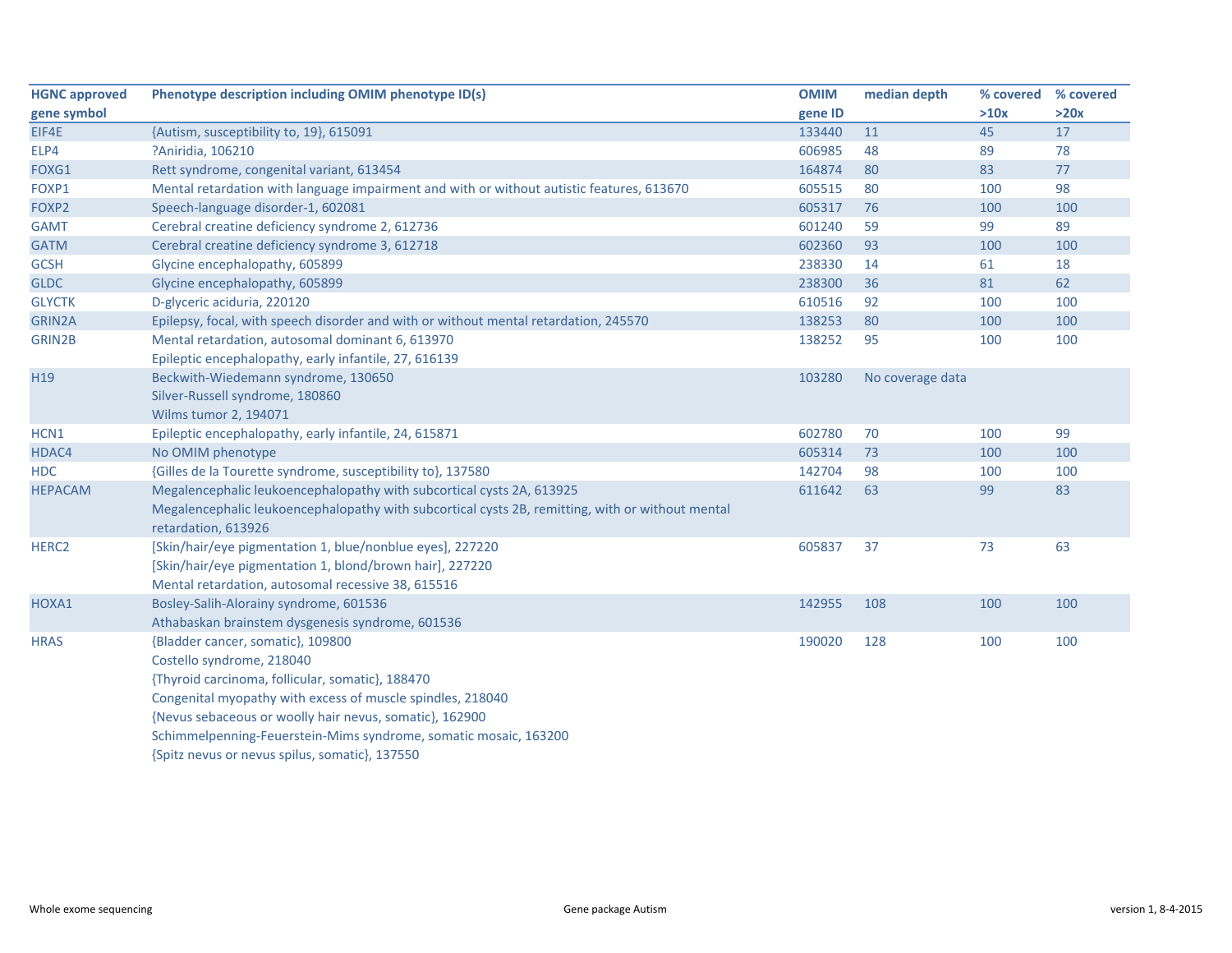| <b>HGNC approved</b> | Phenotype description including OMIM phenotype ID(s)                                       | <b>OMIM</b> | median depth     | % covered | % covered |
|----------------------|--------------------------------------------------------------------------------------------|-------------|------------------|-----------|-----------|
| gene symbol          |                                                                                            | gene ID     |                  | >10x      | >20x      |
| HTR2A                | {Schizophrenia, susceptibility to}, 181500                                                 | 182135      | 92               | 100       | 100       |
|                      | {Obsessive-compulsive disorder, susceptibility to}, 164230                                 |             |                  |           |           |
|                      | {Seasonal affective disorder, susceptibility to}, 608516                                   |             |                  |           |           |
|                      | {Alcohol dependence, susceptibility to}, 103780                                            |             |                  |           |           |
|                      | {Anorexia nervosa, susceptibility to}, 606788                                              |             |                  |           |           |
|                      | {Major depressive disorder, response to citalopram therapy in}, 608516                     |             |                  |           |           |
| <b>IFNG</b>          | {TSC2 angiomyolipomas, renal, modifier of}, 613254                                         | 147570      | 73               | 100       | 100       |
|                      | {Aplastic anemia}, 609135                                                                  |             |                  |           |           |
|                      | {Tuberculosis, protection against}, 607948                                                 |             |                  |           |           |
|                      | {AIDS, rapid progression to}, 609423 ;{Hepatitis C virus, response to therapy of}, 609532  |             |                  |           |           |
| IL1RAPL1             | Mental retardation, X-linked 21/34, 300143                                                 | 300206      | 50               | 100       | 100       |
| <b>INPP5E</b>        | Mental retardation, truncal obesity, retinal dystrophy, and micropenis, 610156             | 613037      | 71               | 98        | 92        |
|                      | Joubert syndrome 1, 213300                                                                 |             |                  |           |           |
| KCNQ10T1             | Beckwith-Wiedemann syndrome, 130650                                                        | 604115      | No coverage data |           |           |
| KMT2A                | Wiedemann-Steiner syndrome, 605130                                                         | 159555      | 55               | 99        | 95        |
|                      | Leukemia, myeloid/lymphoid or mixed-lineage                                                |             |                  |           |           |
| LAMA1                | Poretti-Boltshauser syndrome, 615960                                                       | 150320      | 88               | 100       | 99        |
| <b>MAB21L2</b>       | Microphthalmia, syndromic 14, 615877                                                       | 604357      | 96               | 100       | 100       |
| MAGEL2               | Schaaf-Yang syndrome, 615547                                                               | 605283      | 70               | 100       | 97        |
| MAN1B1               | Mental retardation, autosomal recessive 15, 614202                                         | 604346      | 91               | 100       | 100       |
| <b>MAOA</b>          | Brunner syndrome, 300615                                                                   | 309850      | 39               | 100       | 86        |
| MBD5                 | Mental retardation, autosomal dominant 1, 156200                                           | 611472      | 82               | 100       | 100       |
| MEF2C                | Mental retardation, stereotypic movements, epilepsy, and/or cerebral malformations, 613443 | 600662      | 66               | 100       | 98        |
|                      | Chromosome 5q14.3 deletion syndrome, 613443                                                |             |                  |           |           |
| METTL23              | Mental retardation, autosomal recessive 44, 615942                                         | 615262      | 42               | 100       | 100       |
| MLC1                 | Megalencephalic leukoencephalopathy with subcortical cysts, 604004                         | 605908      | 71               | 100       | 96        |
| <b>MTHFR</b>         | Homocystinuria due to MTHFR deficiency, 236250                                             | 607093      | 94               | 100       | 100       |
|                      | {Schizophrenia, susceptibility to}, 181500                                                 |             |                  |           |           |
|                      | {Vascular disease, susceptibility to}                                                      |             |                  |           |           |
|                      | {Neural tube defects, susceptibility to}, 601634                                           |             |                  |           |           |
|                      | {Thromboembolism, susceptibility to}, 188050                                               |             |                  |           |           |
| <b>MUT</b>           | Methylmalonic aciduria, mut(0) type, 251000                                                | 609058      | 81               | 100       | 100       |
| <b>NAGLU</b>         | Mucopolysaccharidosis type IIIB (Sanfilippo B), 252920                                     | 609701      | 81               | 100       | 93        |
|                      | ?Charcot-Marie-Tooth disease, axonal, type 2V, 616491                                      |             |                  |           |           |
| <b>NHS</b>           | Nance-Horan syndrome, 302350                                                               | 300457      | 48               | 95        | 92        |
|                      | Cataract 40, X-linked, 302200                                                              |             |                  |           |           |
| <b>NIPBL</b>         | Cornelia de Lange syndrome 1, 122470                                                       | 608667      | 64               | 98        | 93        |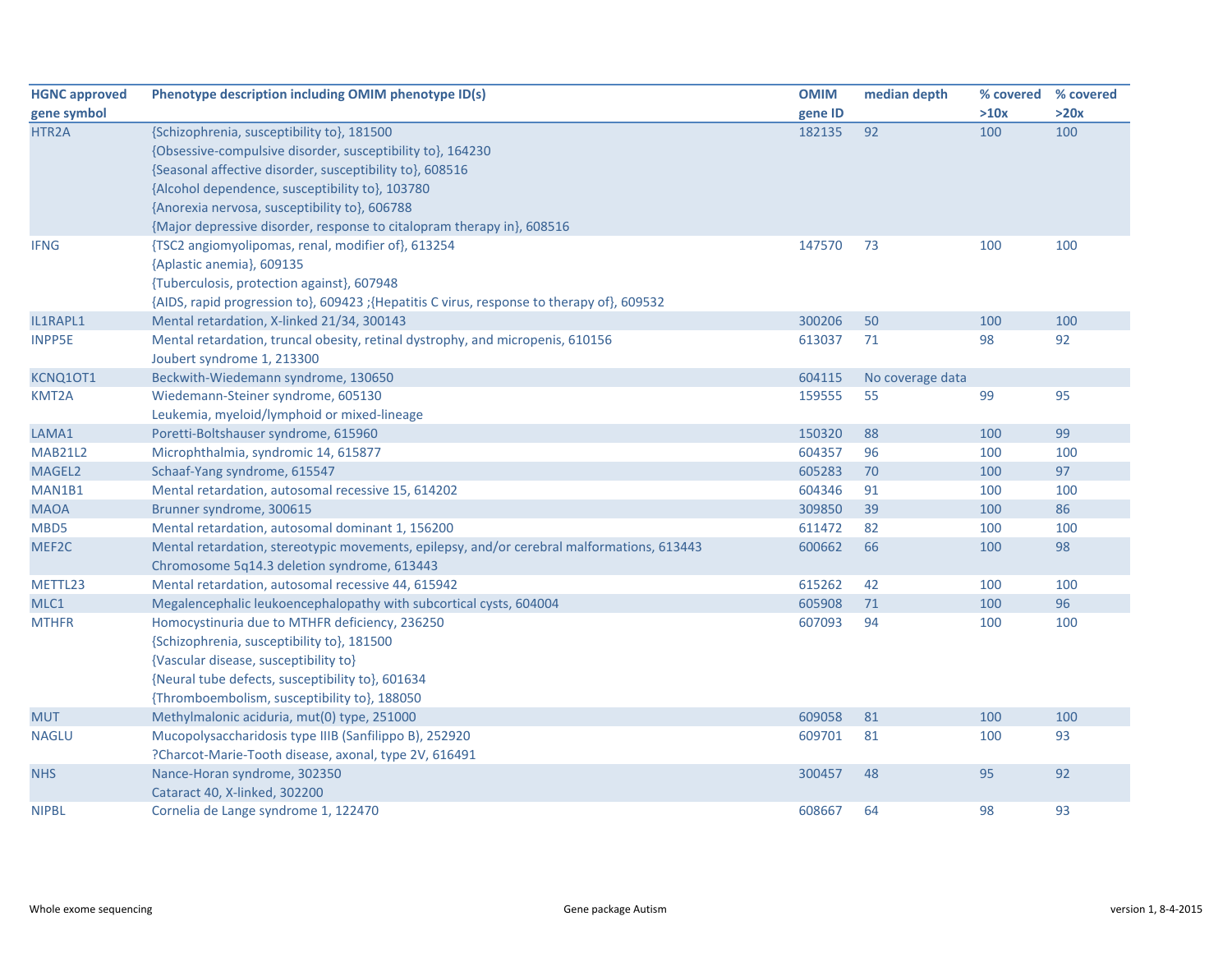| <b>HGNC approved</b> | Phenotype description including OMIM phenotype ID(s)                                               | <b>OMIM</b> | median depth | % covered | % covered |
|----------------------|----------------------------------------------------------------------------------------------------|-------------|--------------|-----------|-----------|
| gene symbol          |                                                                                                    | gene ID     |              | >10x      | >20x      |
| NLGN4X               | {Autism susceptibility, X-linked 2}, 300495                                                        | 300427      | 74           | 100       | 100       |
|                      | {Asperger syndrome susceptibility, X-linked 2}, 300497                                             |             |              |           |           |
|                      | Mental retardation, X-linked, 300495                                                               |             |              |           |           |
| NR2F1                | Bosch-Boonstra-Schaaf optic atrophy syndrome, 615722                                               | 132890      | 123          | 100       | 100       |
| NRXN1                | Pitt-Hopkins-like syndrome 2, 614325                                                               | 600565      | 102          | 100       | 99        |
|                      | {Schizophrenia, susceptibility to, 17}, 614332                                                     |             |              |           |           |
| NSD1                 | Sotos syndrome 1, 117550                                                                           | 606681      | 90           | 100       | 99        |
|                      | Leukemia, acute myeloid, 601626                                                                    |             |              |           |           |
|                      | Beckwith-Wiedemann syndrome, 130650                                                                |             |              |           |           |
| NSUN2                | Mental retardation, autosomal recessive 5, 611091                                                  | 610916      | 78           | 100       | 95        |
| PAFAH1B1             | Lissencephaly 1, 607432                                                                            | 601545      | 68           | 100       | 97        |
|                      | Subcortical laminar heterotopia, 607432                                                            |             |              |           |           |
| <b>PAH</b>           | Phenylketonuria, 261600                                                                            | 612349      | 112          | 100       | 100       |
|                      | [Hyperphenylalaninemia, non-PKU mild], 261600                                                      |             |              |           |           |
| PAX <sub>6</sub>     | Aniridia, 106210                                                                                   | 607108      | 62           | 100       | 99        |
|                      | Peters anomaly, 604229                                                                             |             |              |           |           |
|                      | Cataract with late-onset corneal dystrophy, 106210                                                 |             |              |           |           |
|                      | Keratitis, 148190                                                                                  |             |              |           |           |
|                      | Foveal hypoplasia 1, 136520                                                                        |             |              |           |           |
|                      | ?Morning glory disc anomaly, 120430                                                                |             |              |           |           |
|                      | Optic nerve hypoplasia, 165550                                                                     |             |              |           |           |
|                      | Coloboma, ocular, 120200                                                                           |             |              |           |           |
|                      | Coloboma of optic nerve, 120430                                                                    |             |              |           |           |
|                      | Gillespie syndrome, 206700                                                                         |             |              |           |           |
| PDE4D                | {Stroke, susceptibility to, 1}, 606799                                                             | 600129      | 64           | 99        | 95        |
|                      | Acrodysostosis 2, with or without hormone resistance, 614613                                       |             |              |           |           |
| PEX7                 | Rhizomelic chondrodysplasia punctata, type 1, 215100                                               | 601757      | 68           | 100       | 89        |
|                      | Peroxisome biogenesis disorder 9B, 614879                                                          |             |              |           |           |
| <b>PIGV</b>          | Hyperphosphatasia with mental retardation syndrome 1, 239300                                       | 610274      | 102          | 100       | 100       |
| PLA2G6               | Infantile neuroaxonal dystrophy 1, 256600                                                          | 603604      | 88           | 100       | 99        |
|                      | Neurodegeneration with brain iron accumulation 2B, 610217                                          |             |              |           |           |
|                      | Parkinson disease 14, autosomal recessive, 612953                                                  |             |              |           |           |
| POMT1                | Muscular dystrophy-dystroglycanopathy (congenital with brain and eye anomalies), type A, 1, 236670 | 607423      | 90           | 100       | 100       |
|                      | Muscular dystrophy-dystroglycanopathy (congenital with mental retardation), type B, 1, 613155      |             |              |           |           |
|                      | Muscular dystrophy-dystroglycanopathy (limb-girdle), type C, 1, 609308                             |             |              |           |           |
| <b>PRODH</b>         | Hyperprolinemia, type I, 239500                                                                    | 606810      | 51           | 95        | 83        |
|                      | {Schizophrenia, susceptibility to, 4}, 600850                                                      |             |              |           |           |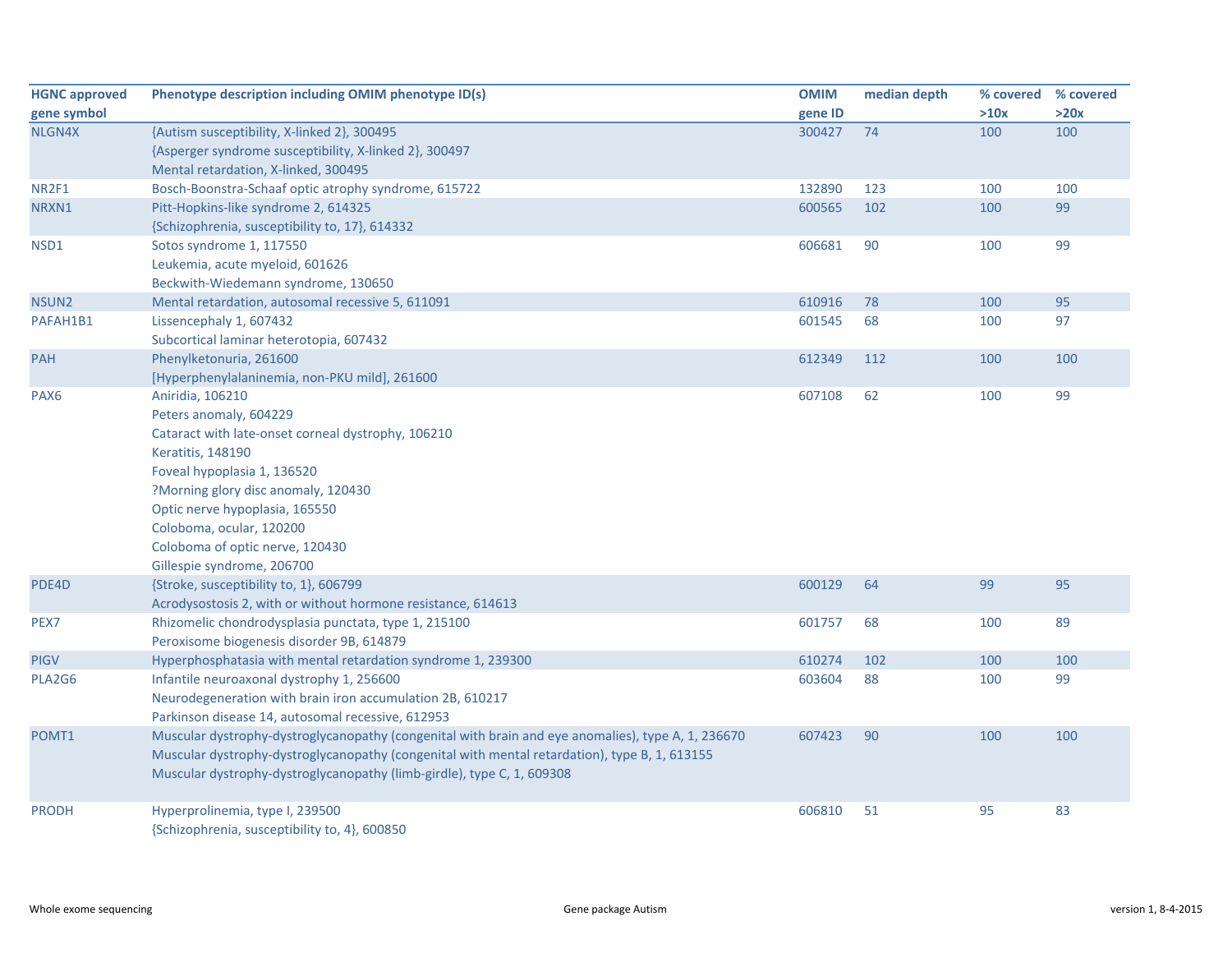| <b>HGNC approved</b> | Phenotype description including OMIM phenotype ID(s)              | <b>OMIM</b> | median depth | % covered % covered |      |
|----------------------|-------------------------------------------------------------------|-------------|--------------|---------------------|------|
| gene symbol          |                                                                   | gene ID     |              | >10x                | >20x |
| <b>PTEN</b>          | Cowden syndrome 1, 158350                                         | 601728      | 57           | 77                  | 73   |
|                      | Lhermitte-Duclos syndrome, 158350                                 |             |              |                     |      |
|                      | Bannayan-Riley-Ruvalcaba syndrome, 153480                         |             |              |                     |      |
|                      | {Meningioma}, 607174                                              |             |              |                     |      |
|                      | {Glioma susceptibility 2}, 613028                                 |             |              |                     |      |
|                      | Macrocephaly/autism syndrome, 605309                              |             |              |                     |      |
|                      | PTEN hamartoma tumor syndrome                                     |             |              |                     |      |
|                      | VATER association with macrocephaly and ventriculomegaly, 276950  |             |              |                     |      |
|                      | {Prostate cancer, somatic}, 176807                                |             |              |                     |      |
|                      | Malignant melanoma, somatic, 155600                               |             |              |                     |      |
|                      | Endometrial carcinoma, somatic, 608089                            |             |              |                     |      |
|                      | Squamous cell carcinoma, head and neck, somatic, 275355           |             |              |                     |      |
| <b>RAX</b>           | Microphthalmia, isolated 3, 611038                                | 601881      | 77           | 96                  | 80   |
| <b>RNF135</b>        | Macrocephaly, macrosomia, facial dysmorphism syndrome, 614192     | 611358      | 57           | 100                 | 97   |
| RPL5                 | Diamond-Blackfan anemia 6, 612561                                 | 603634      | 22           | 64                  | 40   |
| RTN4R                | {Schizophrenia, susceptibility to}, 181500                        | 605566      | 60           | 100                 | 99   |
| SCN1A                | Epilepsy, generalized, with febrile seizures plus, type 2, 604403 | 182389      | 100          | 100                 | 99   |
|                      | Dravet syndrome, 607208                                           |             |              |                     |      |
|                      | Migraine, familial hemiplegic, 3, 609634                          |             |              |                     |      |
|                      | Febrile seizures, familial, 3A, 604403                            |             |              |                     |      |
| SCN <sub>2</sub> A   | Seizures, benign familial infantile, 3, 607745                    | 182390      | 100          | 100                 | 99   |
|                      | Epileptic encephalopathy, early infantile, 11, 613721             |             |              |                     |      |
| SCN8A                | ?Cognitive impairment with or without cerebellar ataxia, 614306   | 600702      | 97           | 100                 | 99   |
|                      | Epileptic encephalopathy, early infantile, 13, 614558             |             |              |                     |      |
| SCN9A                | Erythermalgia, primary, 133020                                    | 603415      | 98           | 100                 | 98   |
|                      | Paroxysmal extreme pain disorder, 167400,                         |             |              |                     |      |
|                      | Insensitivity to pain, congenital, 243000                         |             |              |                     |      |
|                      | Febrile seizures, familial, 3B, 613863                            |             |              |                     |      |
|                      | Epilepsy, generalized, with febrile seizures plus, type 7, 613863 |             |              |                     |      |
|                      | Small fiber neuropathy, 133020                                    |             |              |                     |      |
|                      | {Dravet syndrome, modifier of}, 607208                            |             |              |                     |      |
|                      | HSAN2D, autosomal recessive, 243000                               |             |              |                     |      |
| SEMA3E               | ?CHARGE syndrome, 214800                                          | 608166      | 72           | 100                 | 100  |
| SETBP1               | Schinzel-Giedion midface retraction syndrome, 269150              | 611060      | 74           | 98                  | 97   |
|                      | Mental retardation, autosomal dominant 29, 616078                 |             |              |                     |      |
| SETD5                | Mental retardation, autosomal dominant 23, 615761                 | 615743      | 57           | 99                  | 96   |
| SHANK <sub>2</sub>   | {Autism susceptibility 17}, 613436                                | 603290      | 81           | 100                 | 100  |
| SHANK3               | Phelan-McDermid syndrome, 606232                                  | 606230      | 56           | 93                  | 82   |
|                      | {Schizophrenia 15}, 613950                                        |             |              |                     |      |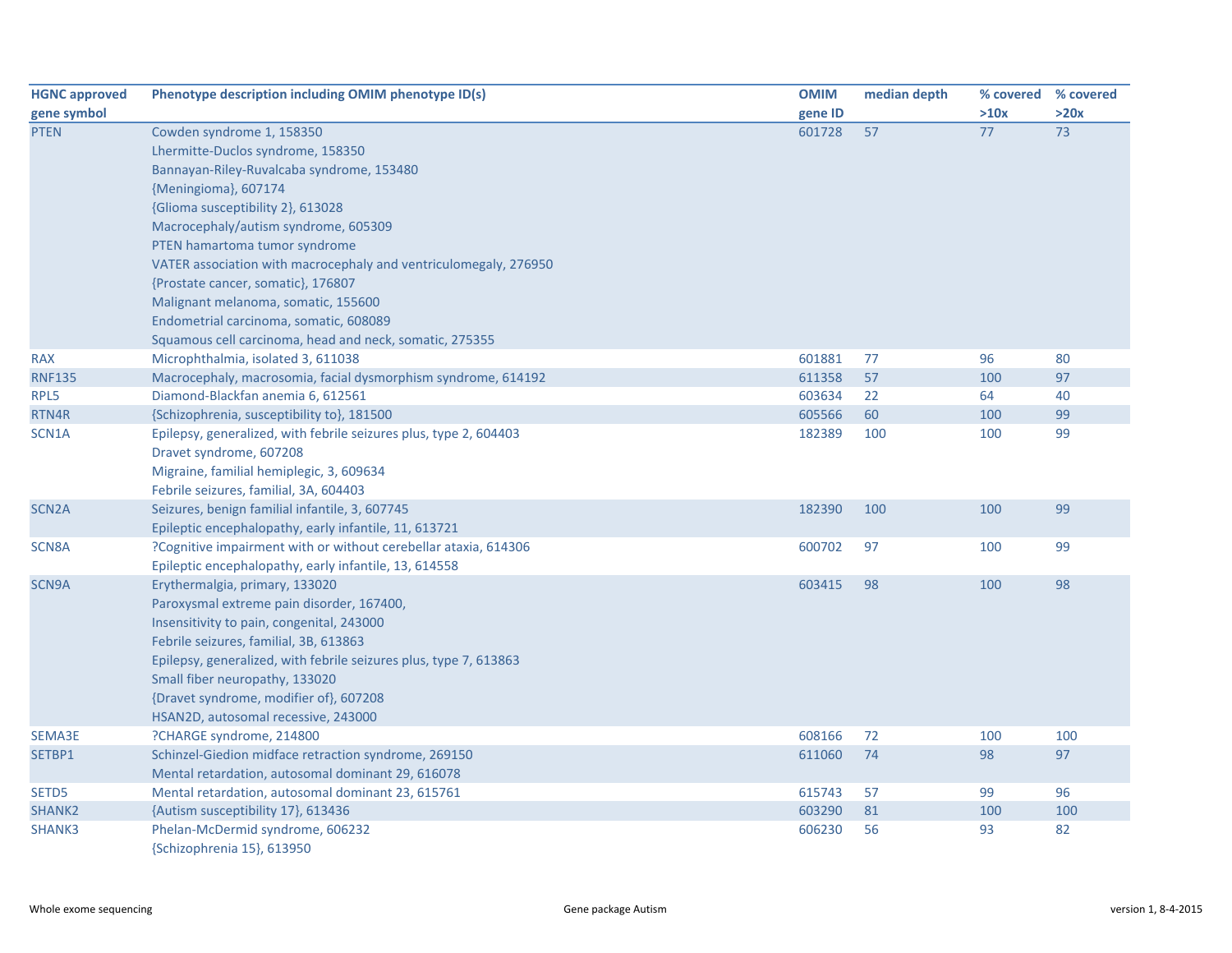| <b>HGNC approved</b> | Phenotype description including OMIM phenotype ID(s)                                                | <b>OMIM</b> | median depth | % covered | % covered |
|----------------------|-----------------------------------------------------------------------------------------------------|-------------|--------------|-----------|-----------|
| gene symbol          |                                                                                                     | gene ID     |              | >10x      | >20x      |
| <b>SLC35A3</b>       | ?Arthrogryposis, mental retardation, and seizures, 615553                                           | 605632      | 30           | 94        | 67        |
| <b>SLC35C1</b>       | Congenital disorder of glycosylation, type IIc, 266265                                              | 605881      | 103          | 100       | 100       |
| SLC3A1               | Cystinuria, 220100                                                                                  | 104614      | 99           | 100       | 100       |
| SLC7A9               | Cystinuria, 220100                                                                                  | 604144      | 98           | 100       | 100       |
| SLC9A9               | ?{Autism susceptibility 16}, 613410                                                                 | 608396      | 68           | 100       | 98        |
| SLITRK1              | Tourette syndrome, 137580                                                                           | 609678      | 62           | 100       | 100       |
|                      | ?Trichotillomania, 613229                                                                           |             |              |           |           |
| SMAD4                | Pancreatic cancer, somatic, 260350                                                                  | 600993      | 76           | 100       | 98        |
|                      | Juvenile polyposis/hereditary hemorrhagic telangiectasia syndrome, 175050                           |             |              |           |           |
|                      | Myhre syndrome, 139210                                                                              |             |              |           |           |
|                      | Polyposis, juvenile intestinal, 174900                                                              |             |              |           |           |
| SMARCA2              | Nicolaides-Baraitser syndrome, 601358                                                               | 600014      | 78           | 98        | 96        |
| <b>SOX10</b>         | Waardenburg syndrome, type 4C, 613266                                                               | 602229      | 45           | 99        | 87        |
|                      | Waardenburg syndrome, type 2E, with or without neurologic involvement, 611584                       |             |              |           |           |
|                      | PCWH syndrome, 609136                                                                               |             |              |           |           |
| STAT3                | Hyper-IgE recurrent infection syndrome, 147060                                                      | 102582      | 81           | 100       | 98        |
|                      | Autoimmune disease, multisystem, infantile-onset, 615952                                            |             |              |           |           |
| SYN <sub>2</sub>     | {Schizophrenia, susceptibility to}, 181500                                                          | 600755      | 64           | 91        | 84        |
| SYNGAP1              | Mental retardation, autosomal dominant 5, 612621                                                    | 603384      | 55           | 95        | 82        |
| <b>TBC1D20</b>       | Warburg micro syndrome 4, 615663                                                                    | 611663      | 51           | 93        | 85        |
| TBX1                 | Conotruncal anomaly face syndrome, 217095                                                           | 602054      | 55           | 79        | 66        |
|                      | DiGeorge syndrome, 188400                                                                           |             |              |           |           |
|                      | Velocardiofacial syndrome, 192430                                                                   |             |              |           |           |
|                      | Tetralogy of Fallot, 187500                                                                         |             |              |           |           |
| <b>TCF12</b>         | Craniosynostosis 3, 615314                                                                          | 600480      | 51           | 100       | 94        |
| <b>TM4SF20</b>       | {Specific language impairment 5}, 615432                                                            | 615404      | 61           | 100       | 100       |
| TMEM5                | Muscular dystrophy-dystroglycanopathy (congenital with brain and eye anomalies), type A, 10, 615041 | 605862      | 106          | 100       | 99        |
|                      |                                                                                                     |             |              |           |           |
| <b>TRAPPC9</b>       | Mental retardation, autosomal recessive 13, 613192                                                  | 611966      | 85           | 100       | 99        |
| TSC1                 | Tuberous sclerosis-1, 191100                                                                        | 605284      | 94           | 100       | 99        |
|                      | Lymphangioleiomyomatosis, 606690                                                                    |             |              |           |           |
|                      | Focal cortical dysplasia, Taylor balloon cell type, 607341                                          |             |              |           |           |
| TSC <sub>2</sub>     | Tuberous sclerosis-2, 613254                                                                        | 191092      | 94           | 100       | 100       |
|                      | Lymphangioleiomyomatosis, somatic, 606690                                                           |             |              |           |           |
| TUBA1A               | Lissencephaly 3, 611603                                                                             | 602529      | 34           | 93        | 78        |
| UBE3A                | Angelman syndrome, 105830                                                                           | 601623      | 61           | 100       | 99        |
| UQCC2                | ?Mitochondrial complex III deficiency, nuclear type 7, 615824                                       | 614461      | 51           | 100       | 91        |